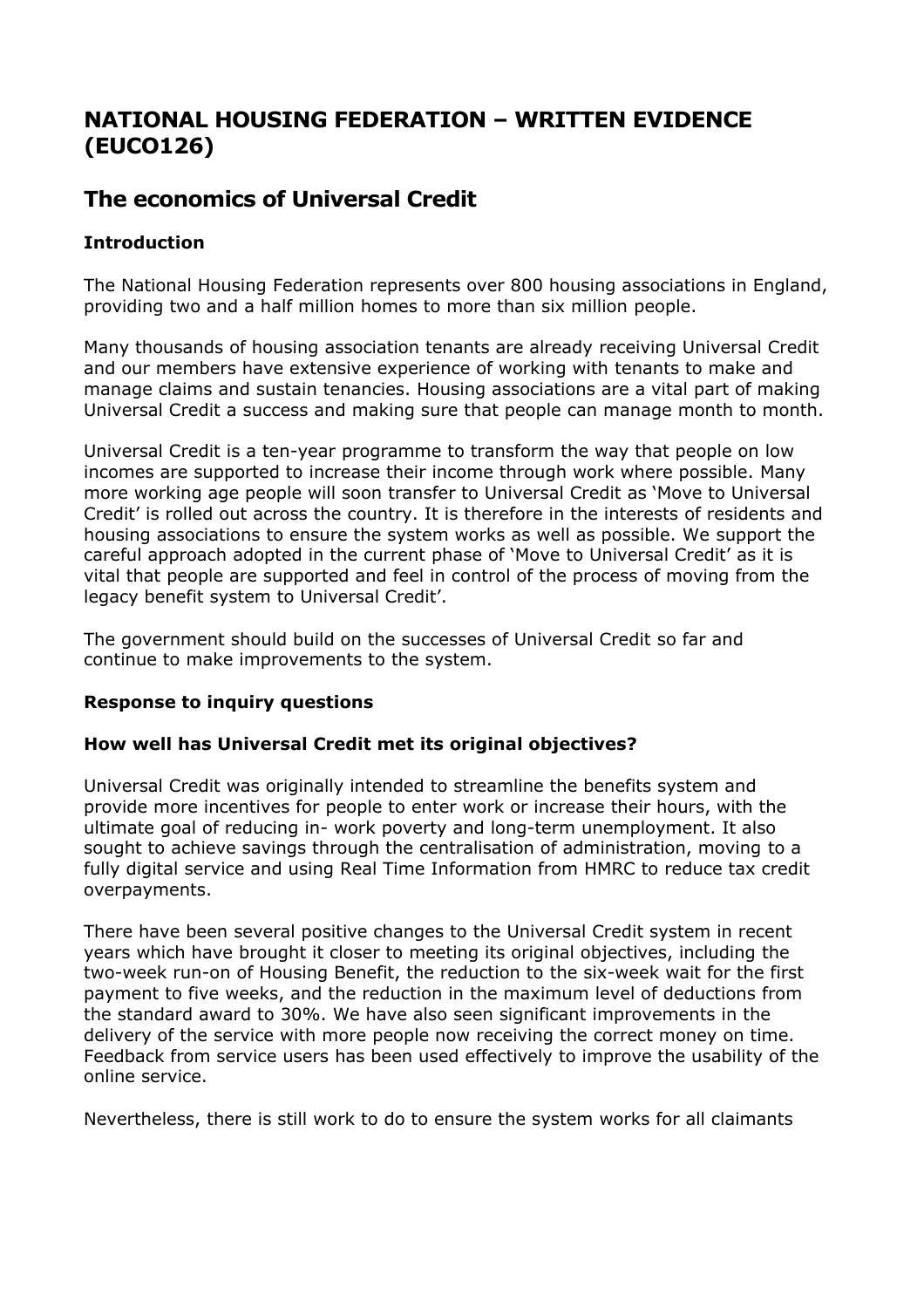and landlords. The National Housing Federation's (NHF) most recent quarterly Universal Credit survey of its members found that tenancies paid using Universal Credit were twice as likely to be in arrears as other tenancies, and the average arrears for tenancies paid using Universal Credit were double those paid through other means. This was reasonably consistent with previous surveys.

### **Were the original objectives and assumptions the right ones? How should they change?**

The NHF supports the original objectives of Universal Credit to streamline the benefits system, make it easier for people to make and manage claims, and ensure that work always pays.

Universal Credit is paid a month in arrears, with a minimum five-week wait between application and first payment. The assumption behind this waiting period was that people moving from work onto Universal Credit would have a final month's salary to tide them over the waiting period before their first payment. However, many claimants come from low-paid, part-time or insecure work, which makes putting money aside extremely challenging. These kinds of jobs are also more likely to be paid weekly or fortnightly rather than monthly, so many people moving onto Universal Credit from work will not have a full month's wages to live on.

The original concept of Universal Credit did not look in detail at people's housing circumstances and the system broadly mirrors the entitlement a tenant would have under Housing Benefit.

However, Housing Benefit is administered locally so when Universal Credit began, the Department for Work and Pensions (DWP) had little experience of dealing with housing issues.

Social landlords have built up effective working relationships with local authorities around Housing Benefit, including data sharing and joint work to tackle homelessness and fraud. Given the amount of public money involved and the importance of the benefits system in ensuring that families and vulnerable people can afford a home, we would like to see more emphasis on meeting housing need within the broader objectives of Universal Credit.

### **What have been the positive and negative economic effects of Universal Credit?**

A survey of nearly 3,000 tenants claiming Universal Credit, carried out by nine housing associations in 2019, found that the transition to Universal Credit caused severe financial hardship for a substantial proportion of claimants. More than half of all respondents had struggled to pay for essentials after claiming Universal Credit.<sup>1</sup>

A majority of respondents had also borrowed money during the period before their first payment, including substantial numbers who had borrowed from sources of highcost credit such as payday lenders and doorstep lenders.

<sup>1</sup> National Housing Federation, 'Space to Breathe: Tenant experience of Universal Credit and how to improve it', forthcoming report.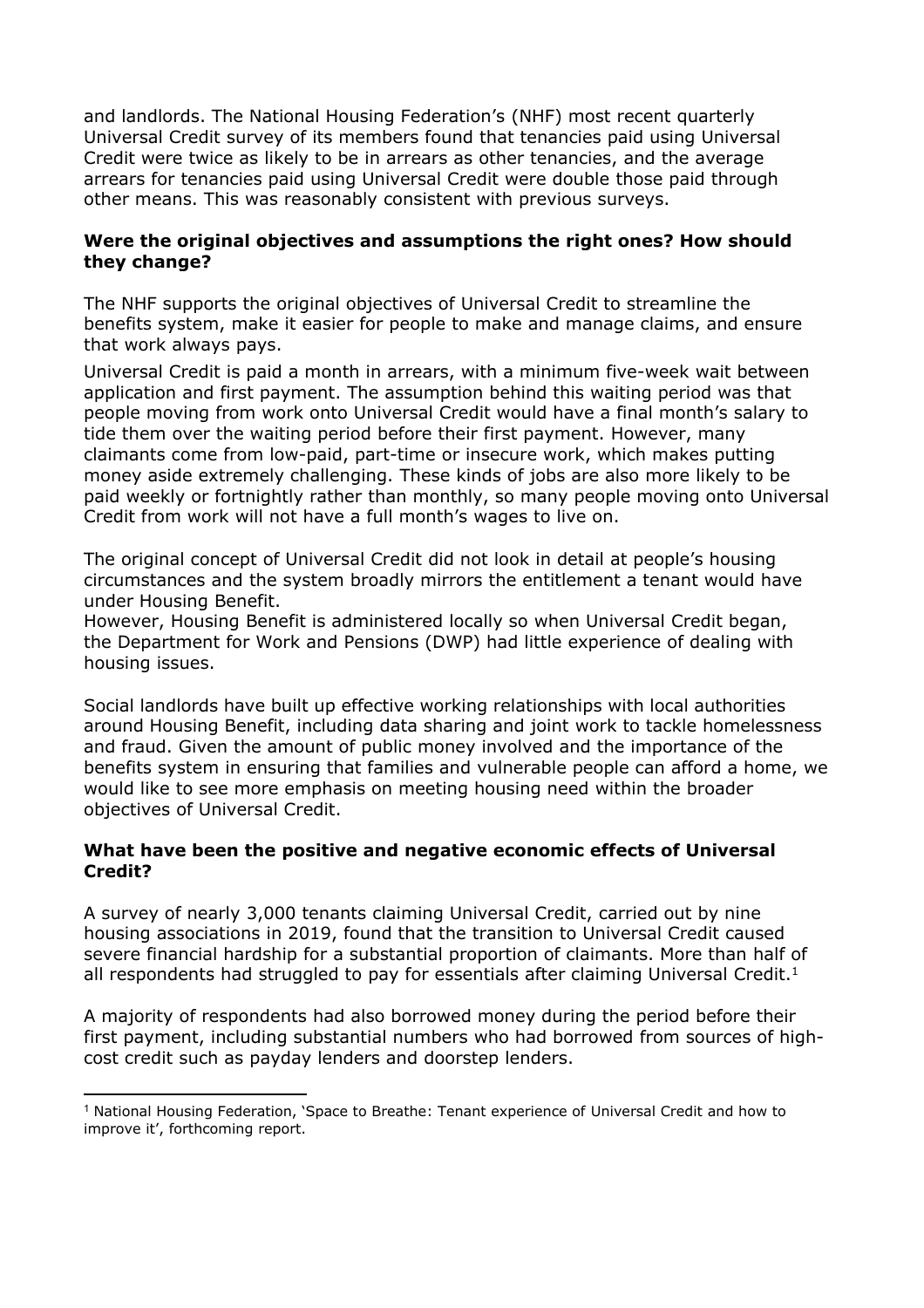Two-thirds of respondents had an ongoing deduction from their standard award after claiming Universal Credit. Given that the standard award is calculated to ensure a minimum acceptable standard of living, it is very concerning that such high proportions of claimants are having to get by on less.

The government has recognised the negative economic and social impacts of problem debt in the creation of its Breathing Space scheme to provide respite to people in problem debt while they seek support. This scheme will encompass public as well as private sector debts, but Universal Credit advance payments will not be covered until early 2021.<sup>2</sup>

#### **What effect has fiscal retrenchment had on the ability of Universal Credit to successfully deliver its objectives?**

Most working age benefit rates have been frozen for the past 4 years. This means they have not risen in line with inflation and payments have not always covered the cost of living. In April 2020 the freeze will end but benefits will still only rise by 1.7% in line with CPI. This will not make up for the real terms cuts in income that claimants have experienced over previous years.

In particular, Local Housing Allowance (LHA) rates will still fall far short of the real cost of private rents across much of the country. NHF research in 2019 found that 9 in 10 homes are now unaffordable to families claiming Housing Benefit or the housing element of Universal Credit. LHA rates should be restored in line with the bottom 30% of private rents to truly cover the housing costs of low income households.

#### **Which claimants have benefited most from the Universal Credit reforms and which have lost out?**

Universal Credit works well for claimants in regular employment, especially those who are paid monthly and who have the digital skills and access to be able to easily manage their claims online. NHF members report that many of their residents appreciate the simplicity and ease of the online Universal Credit system and many are also better off under the new system.

Claimants with more complex circumstances, or a greater need for support, tend to struggle more under the new system, as do people with significant deductions from the award – these could be to pay back an Advance taken at the start of Universal Credit, to payback historic debt to DWP or to pay back money owed to third parties.

### **How has the world of work changed since the introduction of Universal**

<sup>2</sup> HM Treasury, 'Breathing Space Scheme: Response to policy proposal', June 2019,

[https://assets.publishing.service.gov.uk/government/uploads/system/uploads/attachment\\_data/file/810](https://assets.publishing.service.gov.uk/government/uploads/system/uploads/attachment_data/file/810058/______17June_CLEAN_response.pdf)058/ [17June\\_CLEAN\\_response.pdf.](https://assets.publishing.service.gov.uk/government/uploads/system/uploads/attachment_data/file/810058/______17June_CLEAN_response.pdf)